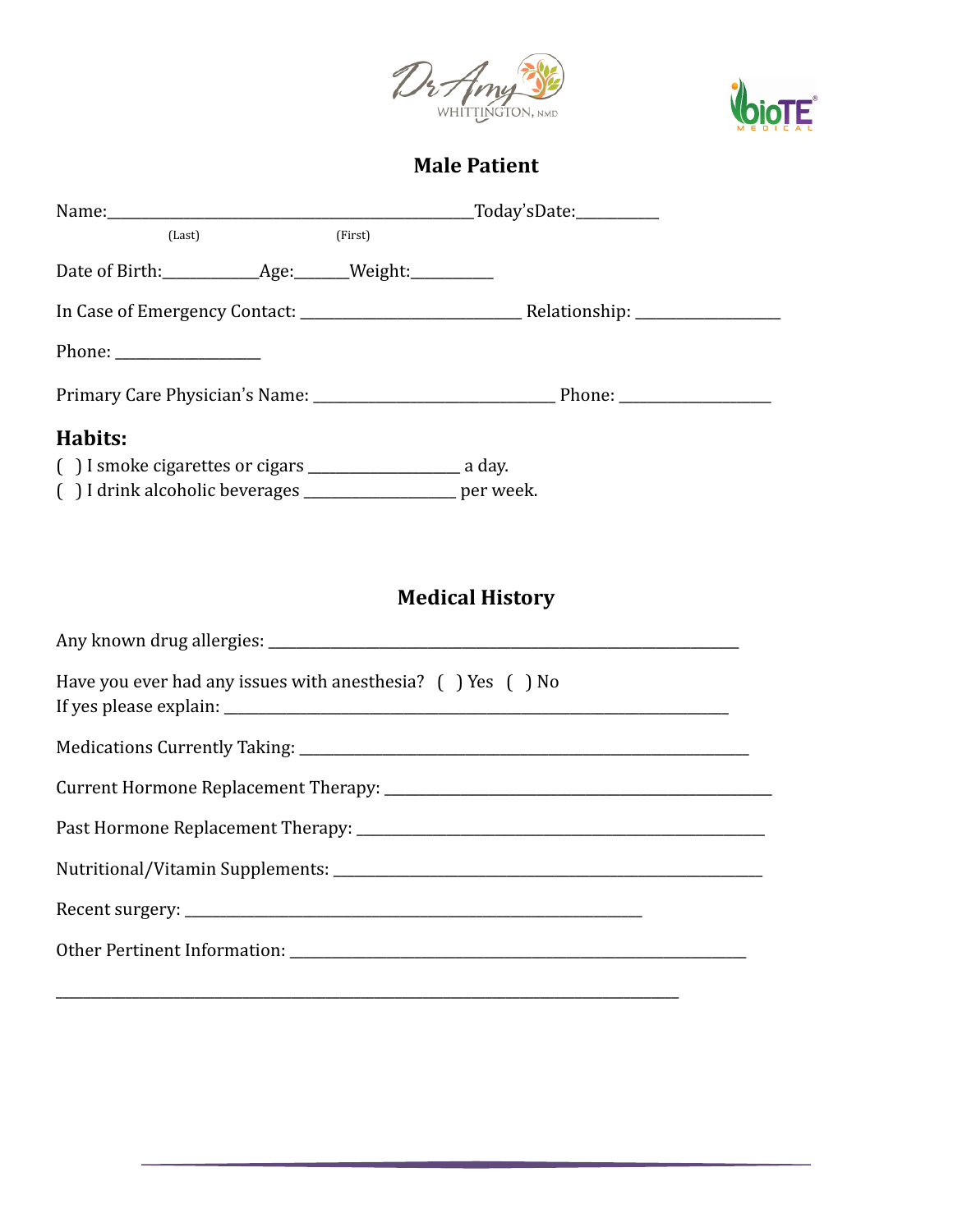## **Medical Illnesses:**

- ( ) High blood pressure.
- ( ) High cholesterol.
- ( ) Heart Disease.
- ( ) Stroke and/or heart attack.
- ( ) Blood clot and/or a pulmonary emboli.
- ( ) Hemochromatosis.
- ( ) Depression/anxiety.
- ( ) Psychiatric Disorder.
- ( ) Cancer (type): \_\_\_\_\_\_\_\_\_\_\_\_\_\_\_\_\_\_\_\_\_\_\_\_\_\_\_\_

 Year: \_\_\_\_\_\_\_\_\_\_\_\_\_

- ( ) Testicular or prostate cancer.
- ( ) Elevated PSA.
- ( ) Prostate enlargement.
- ( ) Trouble passing urine or take Flomax or Avodart.
- ( ) Chronic liver disease (hepatitis, fatty liver,

cirrhosis).

- ( ) Diabetes.
- ( ) Thyroid disease.
- ( ) Arthritis.
- ( ) Seizures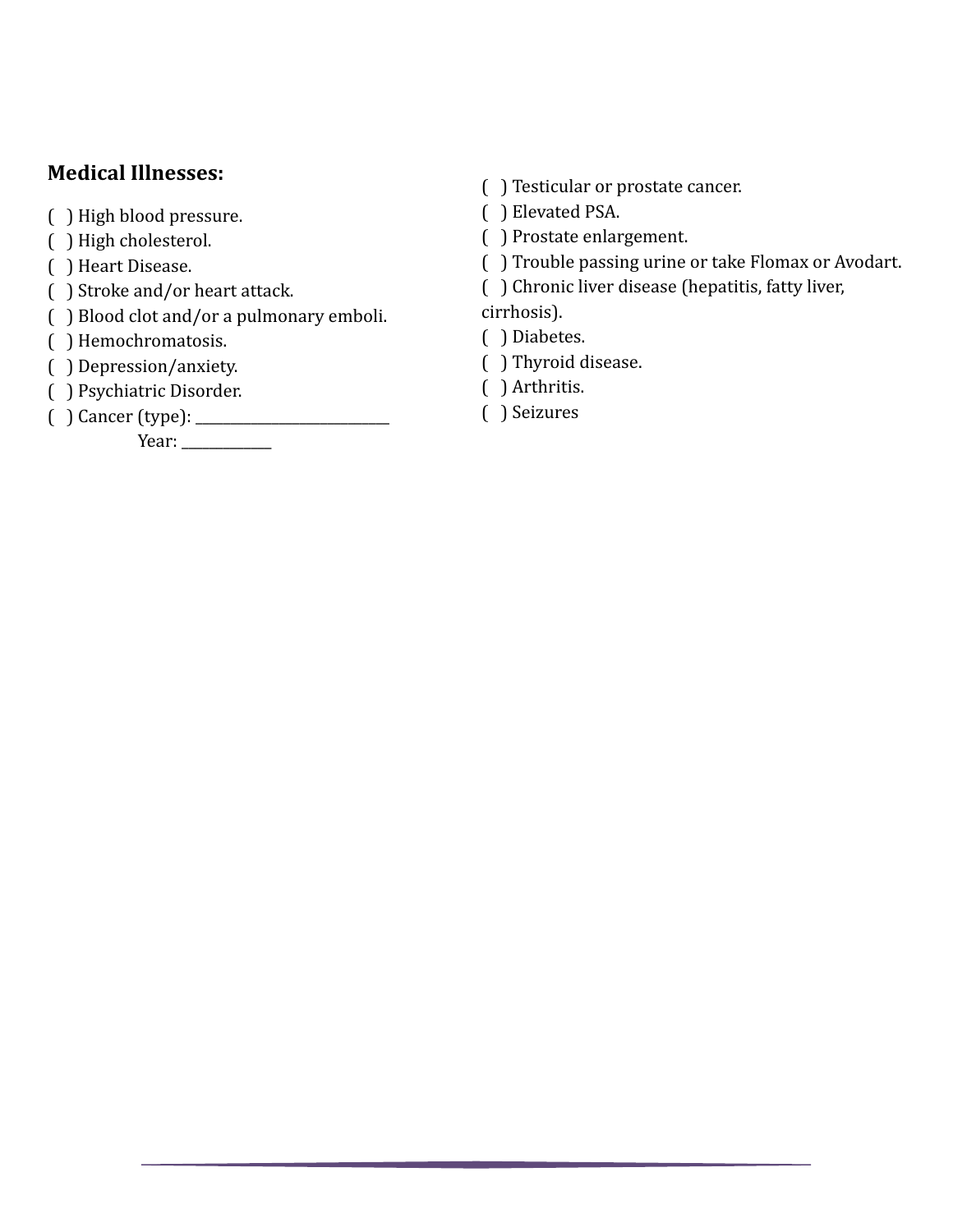## **Testosterone Pellet Insertion Consent Form**

Bio-identical testosterone pellets are hormone, biologically identical to the testosterone that is made in your own body. Testosterone was made in your testicles prior to "andropause." Bio-identical hormones have the same effects on your body as your own testosterone did when you were younger. Bio-identical hormone pellets are plant derived and bio-identical hormone replacement using pellets has been used in Europe, the U.S. and Canada since the 1930's. Your risks are similar to those of any testosterone replacement but may be lower risk than alternative forms. During andropause, the risk of not receiving adequate hormone therapy can outweigh the risks of replacing testosterone.

#### **Risks of not receiving testosterone therapy after andropause include but are not limited to:**

Arteriosclerosis, elevation of cholesterol, obesity, loss of strength and stamina, generalized aging, osteoporosis, mood disorders, depression, arthritis, loss of libido, erectile dysfunction, loss of skin tone, diabetes, increased overall inflammatory processes, dementia and Alzheimer's disease, and many other symptoms of aging.

**CONSENT FOR TREATMENT:** I consent to the insertion of testosterone pellets in my hip. I have been informed that I may experience any of the complications to this procedure as described below. **Surgical risks are the same as for any minor medical procedure.** I have received post-care instructions and will follow the guidelines.

#### Side effects may include:

Bleeding, bruising, swelling, infection, pain, reaction to local anesthetic and/or preservatives, lack of effect (typically from lack of absorption), thinning hair, male pattern baldness, increased growth of prostate and prostate tumors, extrusion of pellets, hyper sexuality (overactive libido), ten to fifteen percent shrinkage in testicle size and significant reduction in sperm production.

There is some risk, even with natural testosterone therapy, of enhancing an existing current prostate cancer to grow more rapidly. For this reason, a prostate specific antigen blood test is to be done before starting testosterone pellet therapy and will be conducted each year thereafter. If there is any question about possible prostate cancer, a follow-up with an ultrasound of the prostate gland may be required as well as a referral to a qualified specialist. While urinary symptoms typically improve with testosterone, rarely they may worsen, or worsen before improving. Testosterone therapy may increase one's hemoglobin and hematocrit, or thicken one's blood. This problem can be diagnosed with a blood test. Thus, a complete blood count (Hemoglobin and Hematocrit.) should be done at least annually. This condition can be reversed simply by donating blood periodically.

#### **BENEFITS OF TESTOSTERONE PELLETS INCLUDE:**

Increased libido, energy, and sense of well-being; increased muscle mass and strength and stamina; decreased frequency and severity of migraine headaches; decrease in mood swings, anxiety and irritability (secondary to hormonal decline); decreased weight (increase in lean body mass); decrease in risk or severity of diabetes; decreased risk of Alzheimer's and dementia; and decreased risk of heart disease in men less than 75 years old with no pre-existing history of heart disease.

On January 31, 2014, the FDA issued a Drug Safety Communication indicating that the FDA is investigating risk of heart attack and death in some men taking FDA approved testosterone products. The risks were found in men over the age of 65 years old with preexisting heart disease and men over the age of 75 years old with or without pre-existing heart disease. These studies were performed with testosterone patches, testosterone creams and synthetic testosterone injections and did not include subcutaneous hormone pellet therapy.

I agree to immediately report to my practitioner's office any adverse reactions or problems that may be related to my therapy. Potential complications have been explained to me and I agree that I have received information regarding those risks, potential complications and benefits, and the nature of bio-identical and other treatments and have had all my questions answered. Furthermore, I have not been promised or guaranteed any specific benefits from the administration of bio-identical therapy. I certify this form has been fully explained to me, and I have read it or have had it read to me and I understand its contents. I accept these risks and benefits and I consent to the insertion of hormone pellets under my skin. This consent is ongoing for this and all future insertions. 

I understand that payment is due in full at the time of service. I also understand that it is my responsibility to submit a claim to my insurance company for possible reimbursement. I have been advised that most insurance companies do not consider pellet therapy to be a covered benefit and my insurance company may not reimburse me, depending on my coverage. I acknowledge that my provider has no contracts with any insurance company and is not contractually obligated to pre-certify treatment with my insurance company or answer letters of appeal.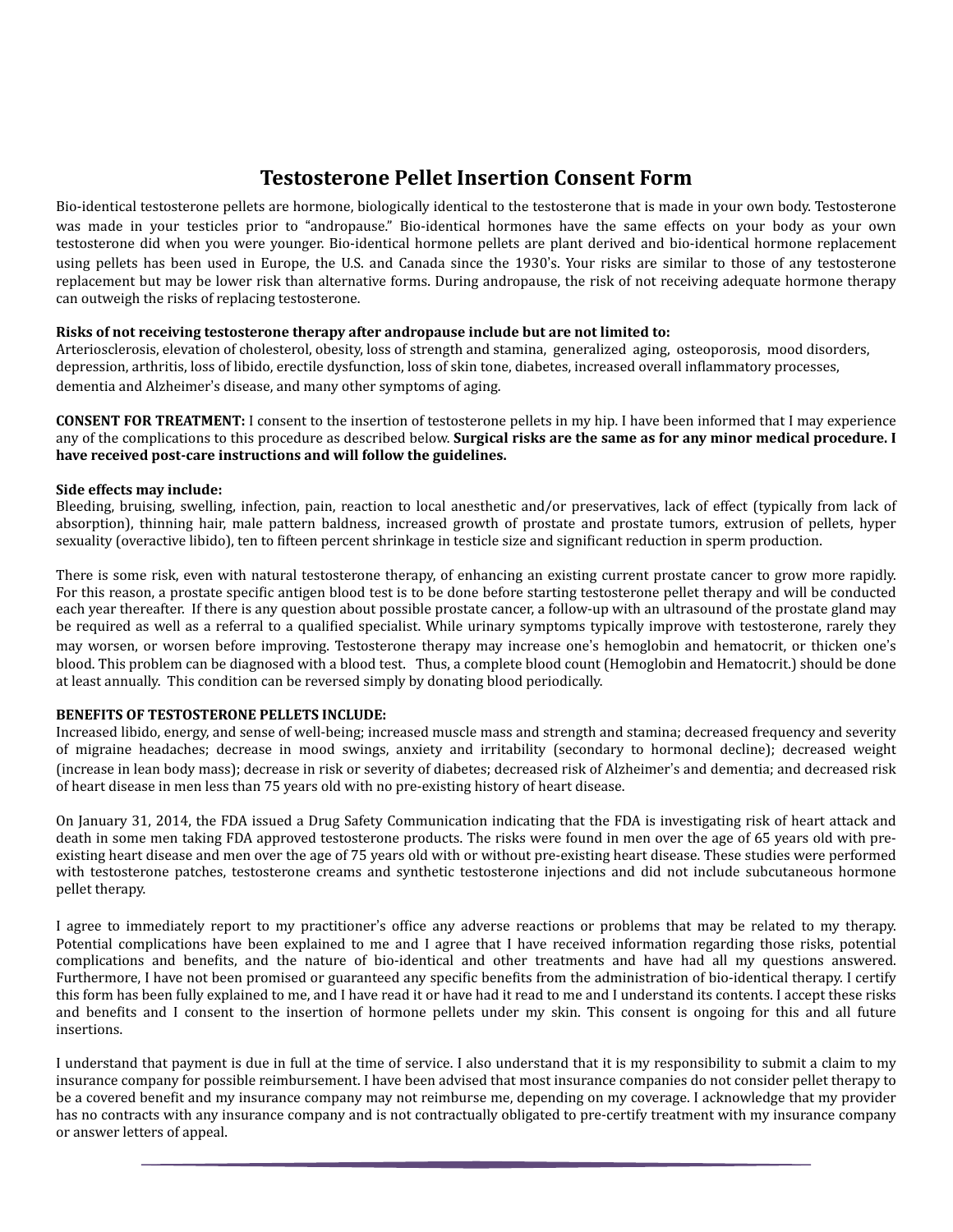\_\_\_\_\_\_\_\_\_\_\_\_\_\_\_\_\_\_\_\_\_\_\_\_\_\_\_\_\_\_\_\_\_\_\_\_\_\_\_\_\_\_\_ \_\_\_\_\_\_\_\_\_\_\_\_\_\_\_\_\_\_\_\_\_\_\_\_\_\_\_\_\_\_\_\_\_\_\_\_\_\_\_\_\_\_\_\_\_\_\_\_\_\_\_\_\_ \_\_\_\_\_\_\_\_\_\_\_\_\_\_\_\_\_\_\_\_\_\_

# **Hormone Replacement Fee Acknowledgment**

Although more insurance companies are reimbursing patients for the BioTE Medical Hormone Replacement Therapy, there is no guarantee. You will be responsible for payment in full at the time of your procedure.

We will give you paperwork to send to your insurance company to file for reimbursement upon request. Medicare will not cover insertions, visits, or labs.

| <b>Male Hormone Pellet Insertion Fee</b>                                    | \$695.00 |
|-----------------------------------------------------------------------------|----------|
| Male Hormone Pellet Insertion Fee (>2000mg)                                 | \$750.00 |
| *you may have other visit/consultation charges as needed, typically \$85.00 |          |

## **Additional Lab fees:**

**You will have labs drawn** at any Quest Diagnostics or LabCorp. If you are not insured, over age 65, or have a high deductible, you will be given a cash-pay lab order. Cash prices have been negotiated to be reasonable and can be provided to you. If using insurance, it is your responsibility to find out if your insurance company will cover the cost, and which lab to go to. Labs will typically be repeated at 4-6 weeks after the first insertion and then yearly. **Please note that it can take up to two weeks for your lab results to be received by our office.**

\_\_\_\_\_\_\_\_\_\_\_\_\_\_\_\_\_\_\_\_\_\_\_\_\_\_\_\_\_\_\_\_\_\_\_\_\_\_\_\_\_\_\_ \_\_\_\_\_\_\_\_\_\_\_\_\_\_\_\_\_\_\_\_\_\_\_\_\_\_\_\_\_\_\_\_\_\_\_\_\_\_\_\_\_\_\_\_\_\_\_\_\_\_\_\_\_ \_\_\_\_\_\_\_\_\_\_\_\_\_\_\_\_\_\_\_\_\_\_